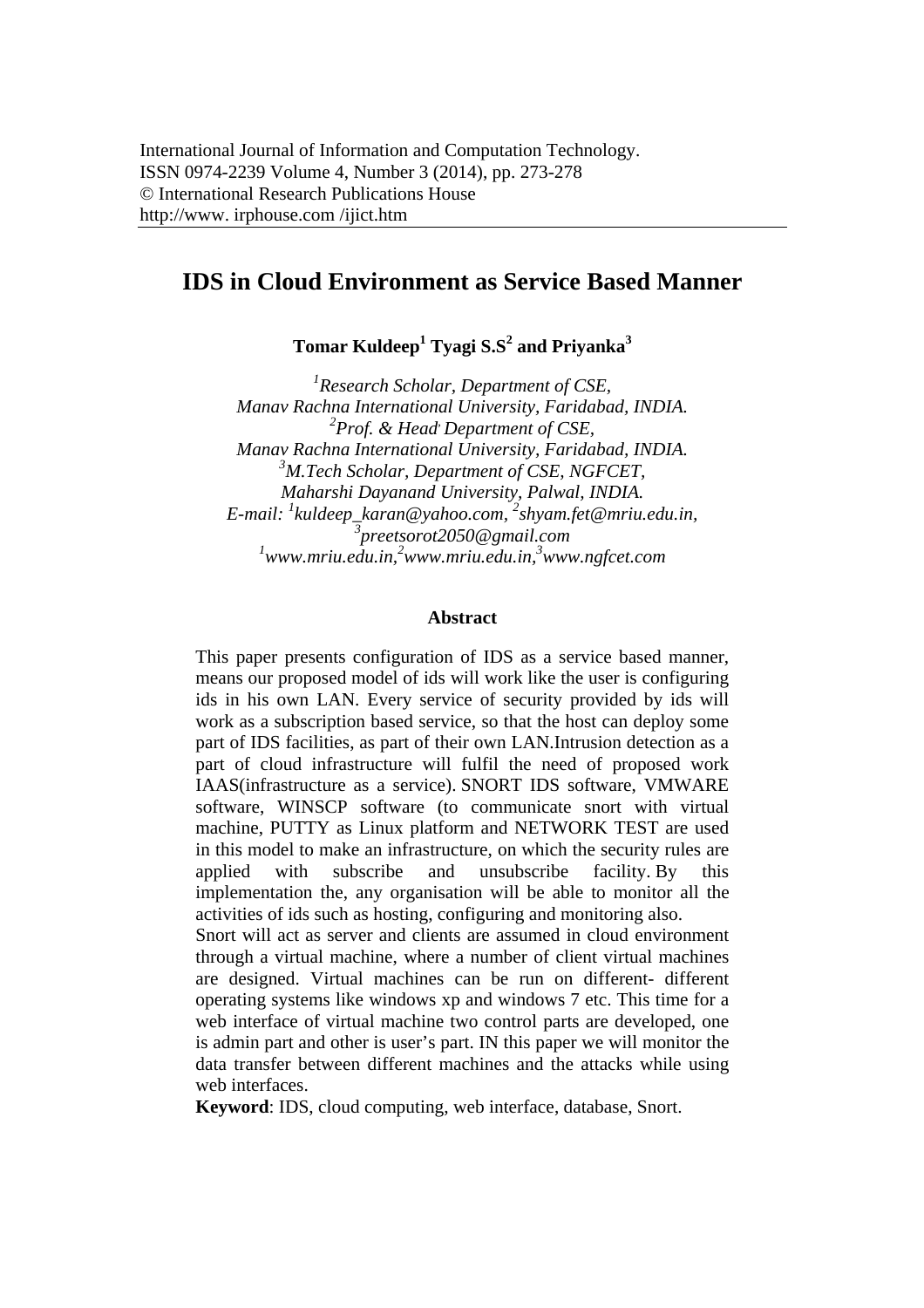# 1. Introduction

Cloud can be understood as an environment which is not actually installed; it is only established in a virtual enviourment for a demanded period of time. And we have to pay only for time we are using it so cloud can also be said as on demand network access technique as we can use limited number of resources with unlimited clients is possible only through cloud environment.

Basically cloud computing is a virtual world computing, where we can share resources, services, software's etc. Cloud users can access their desired services and pay only for they use. Best part of cloud is a user need have prior knowledge of resources, and their managing services. Generally cloud has three basic layers known as architecture layer, service layer and platformlayer. Cloud is a virtual environment, which don't exist physical hardware system but it can make such system where a number of system can be considered as live and live networking system. These days a single server has to handle the entire clients request but with a cloud a single server's burden gets low, we can assume many server systems in the virtual cloud environment.

Functions of IDS in cloud environment are:

- Analysing systems configuration and its accessibility.
- Checking or controlling activities of both the client and server.  $\bullet$
- Integrating files with the detection results.
- Provide a brief summary about the alerts generated
- $\bullet$ Creating log file of detections.

#### 1.1 Basic layered architecture of cloud



Fig. 1: Basic layers in cloud security.

There are three types of security services in cloud on the basis of their area.

SAAS (software as a service): in these services a customer is not needed to manage the software, or use the software while it is not hosted byserver, clients depends on their host for any application torunSAAS service provider can use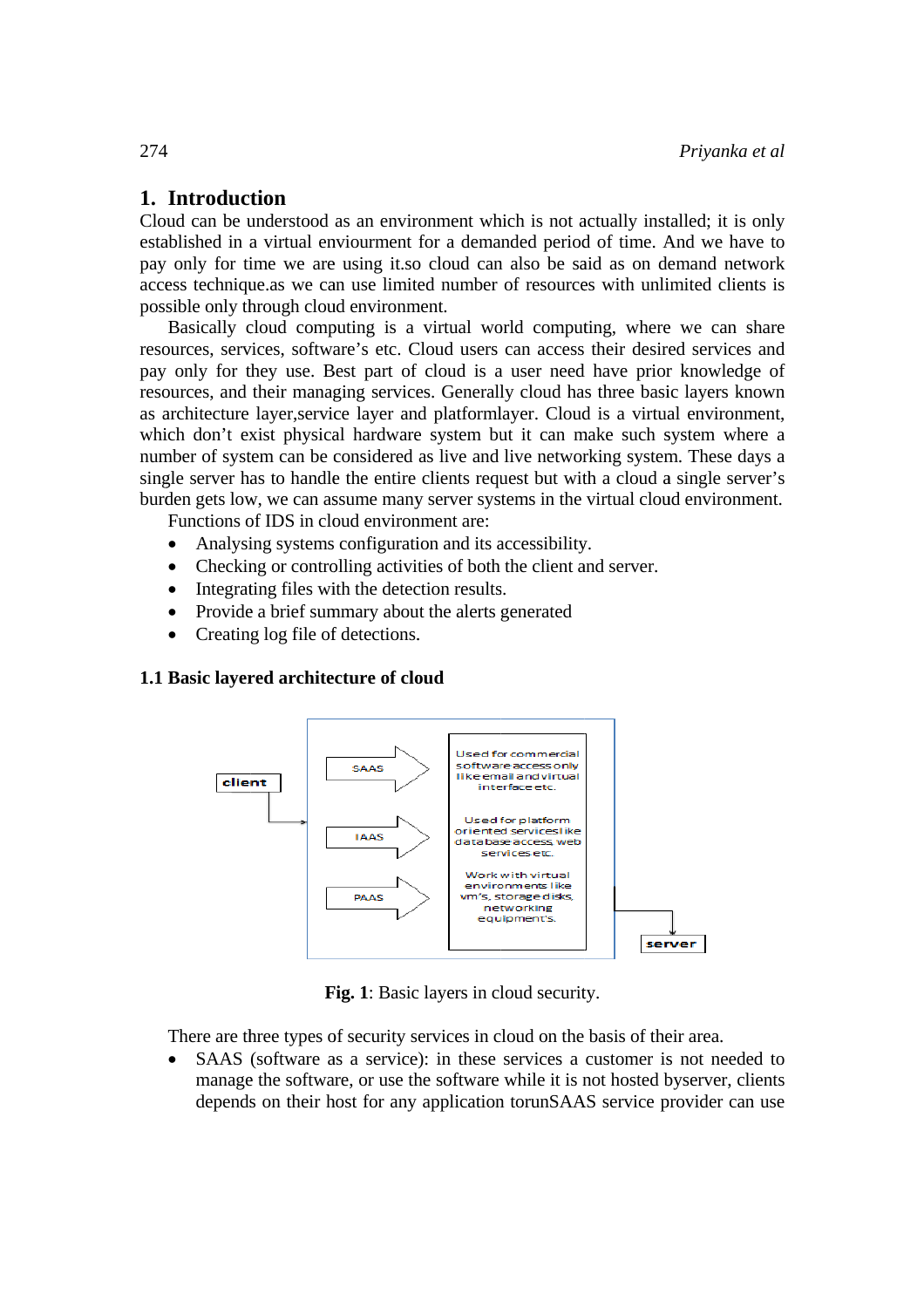security mode on his own destination and can deploy it for cloud customers at desired place.

• PAAS (platform as a service): this service is related to delivering all required security rules and resources to the customers, which they are needed to complete their task.in it, clients have no right to install or do change in given services, PAAS model helps in developing new applications, webinterfaces of those applications with categorising of those applications by providing versioning.

Also, PAAS model is not considered as portable, as one PAAS service designed for one cloud cannot be used by another cloud in the area.

• IAAS (infrastructure as a service): infrastructure is related to hardware structure of the security model.it works on the self-basis like where PAAS model and SAAS model are already existinglyworking it will not work there. GenerallyIAAS architecture is used for sharing of resources on the cloud network for cloud users only.so it reduces the cost on resources by deploying them in cloud for all clients. Clients need to pay only for those resources, which they neededto use only. They need not to cost for all available resourcse.This infrastructure system can be designed on the requirement basis, no any prior model can be fixed for all

## **2. Proposed Model**

This proposed model breaks the IAAS infrastructure in admin and user's scenarios. Admin has some its own rights, user has some its rights. There are some important entities used in this model, which are described as follows.

#### **2.1 Admin (category)**

This scenarios used for admin purposes, it can only be used by administrator for adding a category, deleting a category, subscribe some service to a client or unsubscribe services which are excitingly provided to a client.

#### *2.1.1Admin service manager*

This will manage or control all the activities performed by administrator.it will control to whom accessing of rules is provided and up to which time extent it is available for them. Also checks for the availability of resources for the customer as per desire.

#### **2.2 User (category)**

This part will deal with the users scenario's, and is only accessible to the user of the rules. Various clients of cloud environment can be considered as users. All the desired resources of user and to unsubscribe them comes in rights of a user

#### *2.2.1 User manager*

User manger will take control on all the requests, their fulfilment and next requirement of resources by the client.it will manage all the add, delete, unsubscribe, alert details of the requests.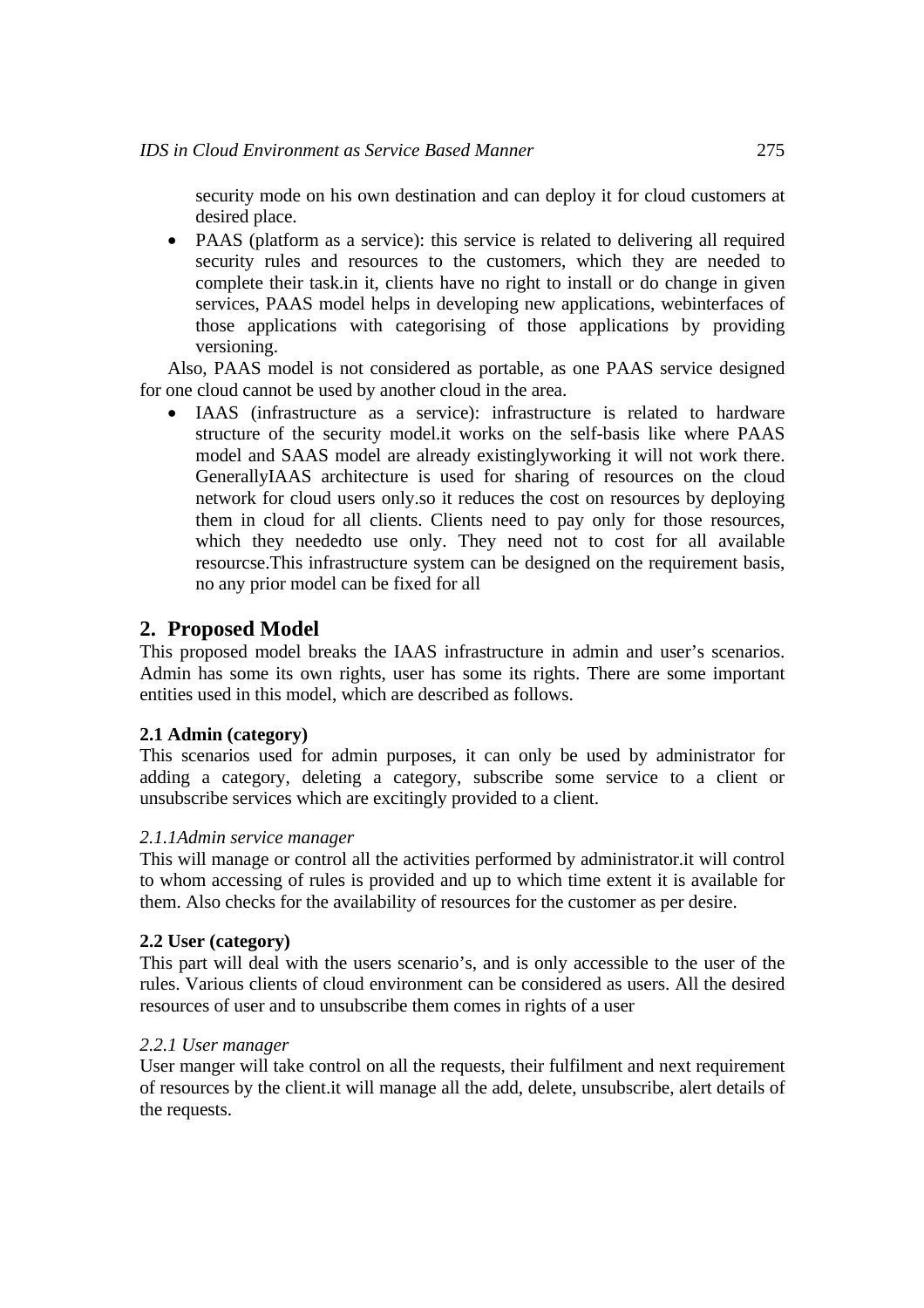## **2.3 Alerts (logs)**

Whenever there is a detection an alert generated, it can be a message or an alarm. But technically there a log file generates by the system when any detection is performed by the network scanning software.

## *2.3.1 Alert manager*

Alert manager will take care of the generated log files, summary of detections, possible threats by those summary, possible security strategies that can be applied on the detection. Alert manger detects all the log files, intrusions signature, and number of attack acmes in the path. The source and destination address of the log files is also scanned by alert manager.

## **2.4 Network scanning tool**

There are a number of network scanners that are used these days example. Multithreaded IP, NMAP, NETBIOS, SNMP SCANNER with a modern interface etc. These scanning tools are used in any environment. These popular scanning tools are used to scan the server entities.it scans the servers IP addresses, the destination addresses of the packets with the port number.

# **3. Virtual Machine Based Ids**

VMware 9.0 is used as virtual machine in this proposal. On this virtual machine we install snort ids software; this will generate all the rule files of snort in PREDOC.rules files. All the snort rules are attached with CONFIGURE file. This virtual machine will be accessed through software WINSCP for accessing these snort rules.in this configuration file folder all the snort operations are defined in coded form like detecting, fetching, categorising etc.

## **3.1 Web interface**

In the web interface of cloud rule sets, there is a part for admin and another is for user.Admin have all the subscribe and unsubscribe facilities for all services in cloud. Only admin part can decide which services are heir for user and which are nonuser can only subscribe him for the services ticked by the admin.Niether he can delete the variable resources nor can he add new resources which are not in his subscription list.



**Fig. 2**: Admin and user scenarios.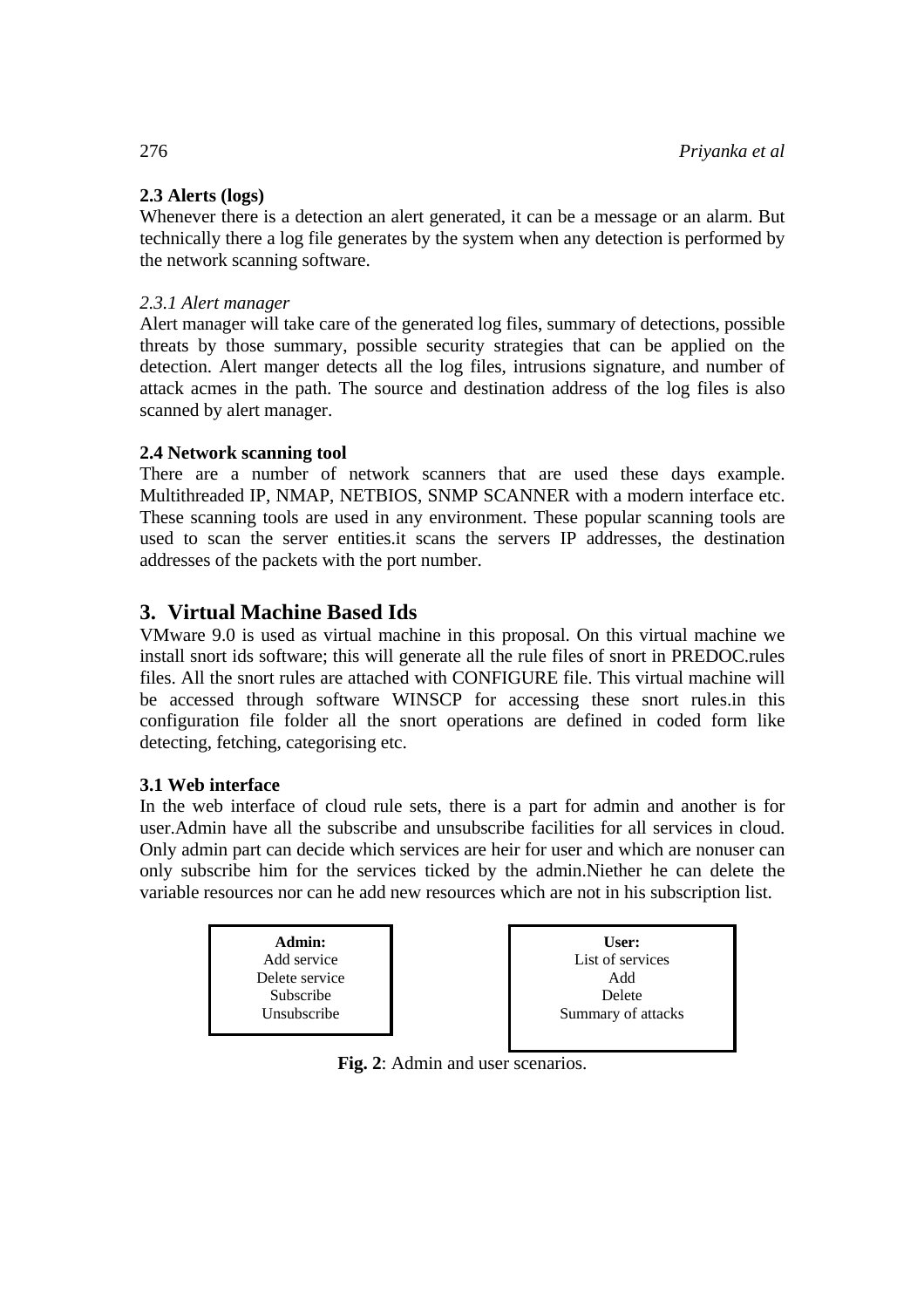There are add category, deletecategory, unsubscribecategory, subscribe category also. Diagram below is showing how all this will look like.Table showing available categories faces during monitoring

|                     |                |                | Category   Subscriptions   Unsubscriptions   Database signatures<br>as rule counts | Detail about<br>detections |
|---------------------|----------------|----------------|------------------------------------------------------------------------------------|----------------------------|
| inside<br>attacks   | Yes            | N <sub>o</sub> |                                                                                    |                            |
| Attack<br>responses | N <sub>0</sub> | Yes            |                                                                                    |                            |
| Action              | Yes            | No             |                                                                                    |                            |
| Detected<br>packets | Yes            | Yes            |                                                                                    |                            |



# **4. Conclusion**

In this research paper,we reviewed the efficient model of security services for cloud users, in infrastructure as a service approach. Snort IDS implemented on Linux behave as a server and cloud environment through Virtual machines with different operating systems such as win 7, window server etc. we have developed a web interface using PHP having two scenarios of ADMIN and USER connected to database MYSQL. Here in this paper we are only monitoring the data transfer between different machines and the attacks while using web interfaces and design a web interface for them. Here this system component of the clod intrusion detection system is effective for memory saving and utilize same space for huge data packets again and again.

## **5. Future Scope**

Furthermonitoring of huge data packets can be done with implementing this model. Cloud rule set can dividerules for our designed web interface in php.Admin will work for certain rules and user will work for another certain rules.

## **References**

- [1] Mahmoud Omar Al-Hoby," Intrusion Detection Management as a Service in Cloud Computing Environments" The Islamic University of Gaza Graduate Studies Deanship Faculty of Engineering Computer Engineering Department.
- [2] Gurudatt Kulkarni1, Ramesh Sutar 2 JayantGambhir,"CLOUD COMPUTING INFRASTRUCTURE AS SERVICE-AMAZON EC2", GurudattKulkarni, Ramesh Sutar.JayantGambhir/ International Journal of Engineering Research and Applications (IJERA) ISSN: 2248-9622 www.ijera.com Vol. 2, Issue 1, Jan-Feb 2012, pp.117-125.